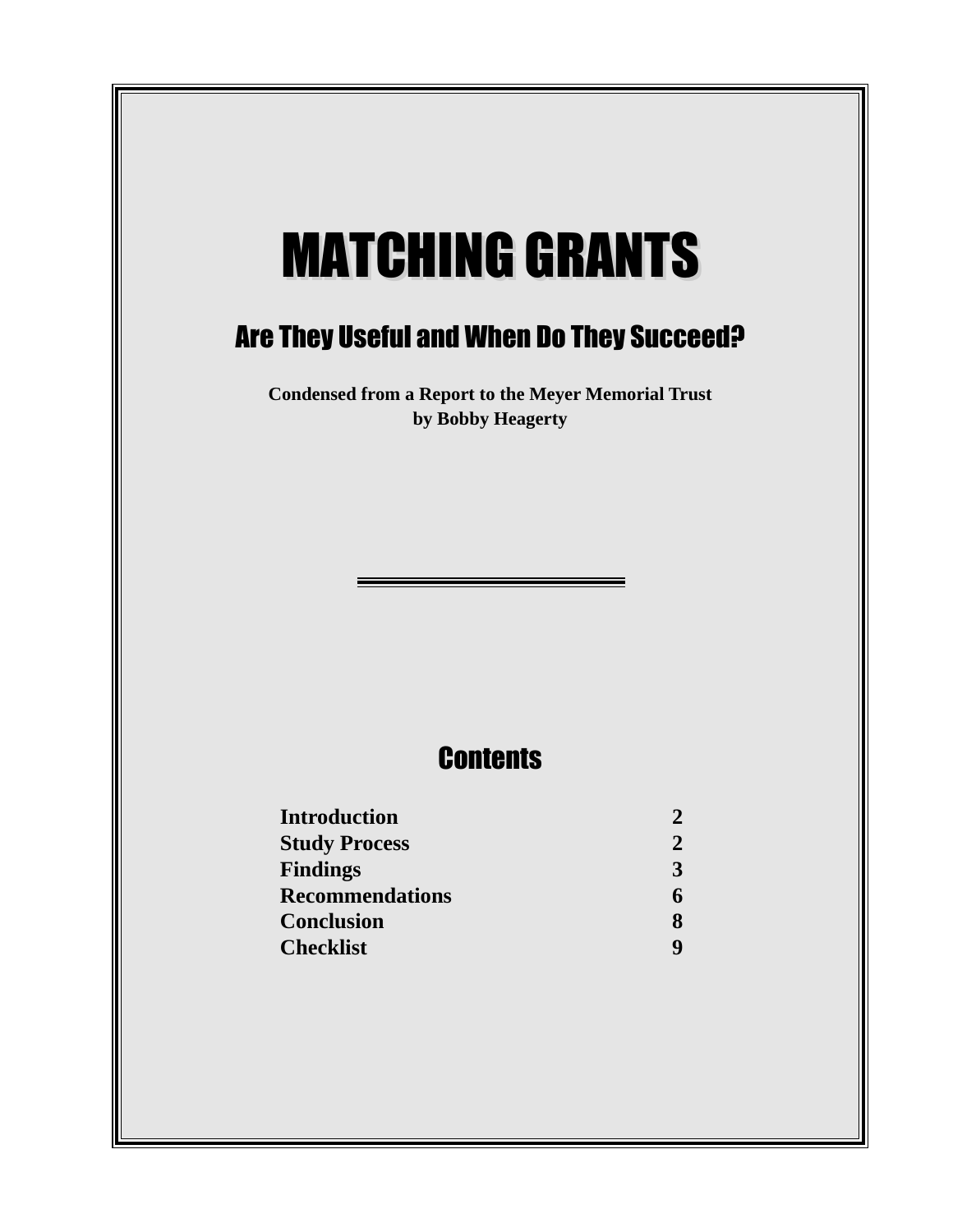# INTRODUCTION

Matching grants can be a powerful and effective granting mechanism when administered under the proper circumstances. This conclusion emerged from a retrospective research study conducted on a sample of matching grants given by the Trust over a period of 11 years. This report describes and analyzes findings of the study and offers recommendations for foundation activity in this area of grantmaking.

The Meyer Memorial Trust uses the terms "matching" grants and "challenge" grants interchangeably. For the purposes of this study, the term matching grants is used. Meyer Trust matching grants include a variety of situations in which payment of the grant is contingent on the grantee raising other funds for the project. Match requirements vary and may include:

- $\checkmark$  The grantee raising other funds from specific sources or within a specific time.
- $\checkmark$  The grantee raising other funds according to a specific ratio (1 to 1; 2 to 1; etc.) or a certain amount.
- $\checkmark$  The grantee raising whatever additional funds are needed to complete the project.

Meyer Trust matching grants specify under what conditions payments will be made. Sometimes part of the grant is an outright payment and the remainder of the grant has matching requirements. Sometimes grant funds are released incrementally as the match is raised. Frequently, none of the Meyer grant funds will be released until all of the funds have been raised for the project.

## STUDY PROCESS

Thirty-six out of 208 matching grants were analyzed. They represented a variety of organizations and projects. Grant sizes ranged from \$25,000 to \$1,000,000. Seventy-five percent were capital projects; about half were from the Portland metropolitan area and half from other parts of Oregon. Because of the Trust's interest in learning from difficulties with matching grants, the sample was weighted with projects that experienced problems during the grant.

Information was gathered through file review and interviews with both program officers and grantees. The goals of the study were to analyze the Trust's matching grant process, assess how well the grants worked, and identify key themes from which recommendations could be made.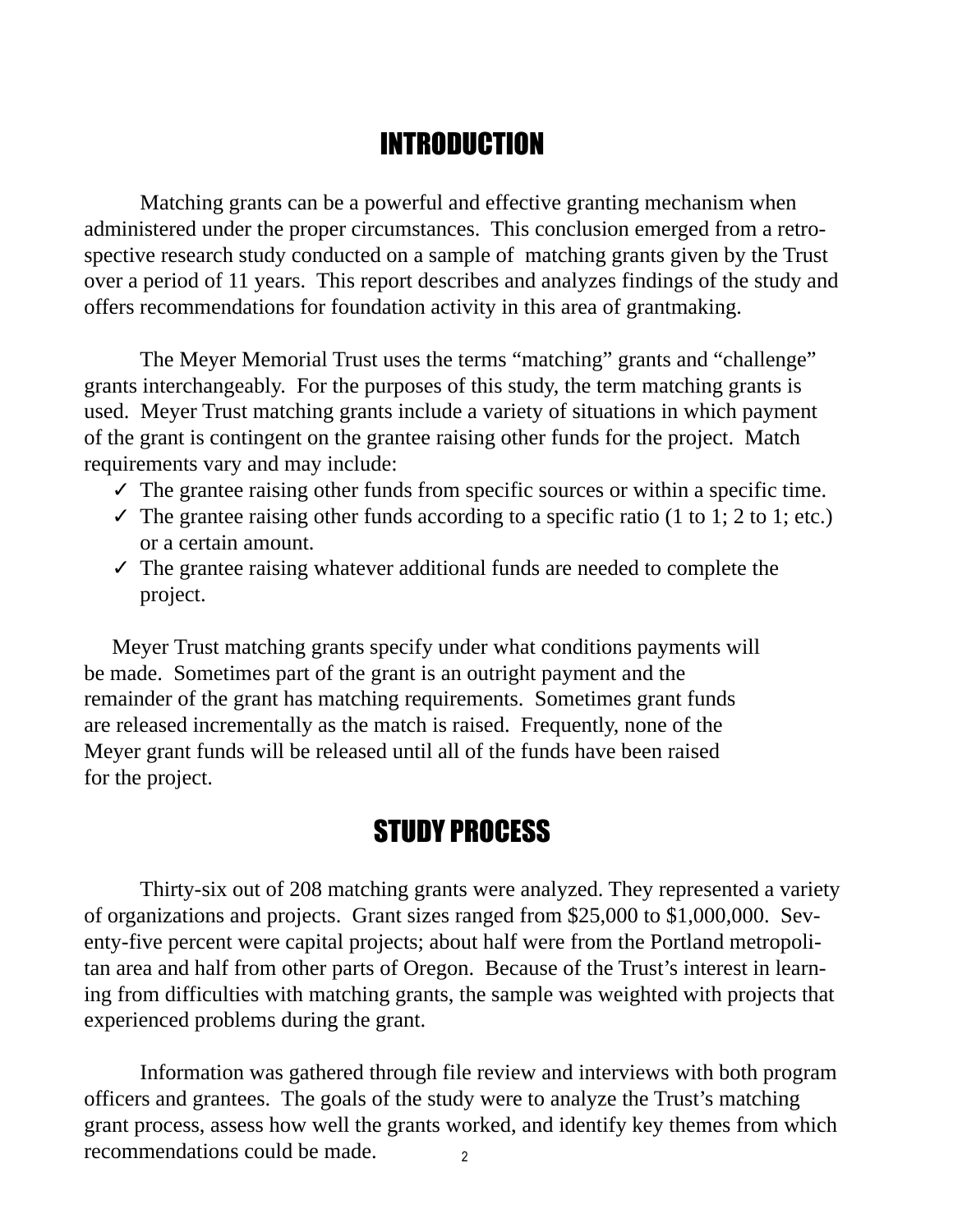# FINDINGS

All but one of the organizations accomplished their project goals. Two raised only a portion of the required match but were able to complete the projects satisfactorily with the reduced award. Ten projects had significant internal or external problems during the matching grant.

Most grantees had not had a matching grant before and only 14 had requested one. However, all felt that the match requirement had helped their fundraising. It was used as the major theme in nearly two-thirds of the fundraising campaigns. Only five of the 36 said that, in retrospect, they would have preferred an outright grant. The most common reason the grantees felt they were given a matching grant was to help them build a broader base of support. All grantee organizations felt there were direct and indirect benefits to the matching grant.

The findings of the study fall into three general areas: direct and indirect benefits of matching grants, factors for success in matching grants, and problems with matching grants.

## A. Benefits

The **direct benefits** of matching grants are:

- $\checkmark$  Increased dollars for projects. Trust dollars attract other dollars. Matching grants encourage grantees to leverage Trust dollars.
- $\checkmark$  New constituents. A challenge grant encourages organizations to identify new support sectors that broaden the organization's base of donor support (27 of 36 opened up new sectors). It also can encourage donors to give at higher levels.
- $\checkmark$  Organizational learning. The process provides the opportunity to advance organizational capacity, infrastructure, and sophistication.

Individual lessons learned by the organizations fall into three major groups. Noteworthy highlights of these lessons include the following:

- ❖ *Campaign Process –*–how to effectively use a match as a tool for fundraising.
	- ❑ Inexperience doesn't mean you can't do it.
	- ❑ You can go back to the community and your donors if it's done well.
	- $\Box$  More time than originally planned is needed if fundraising and program development occur simultaneously.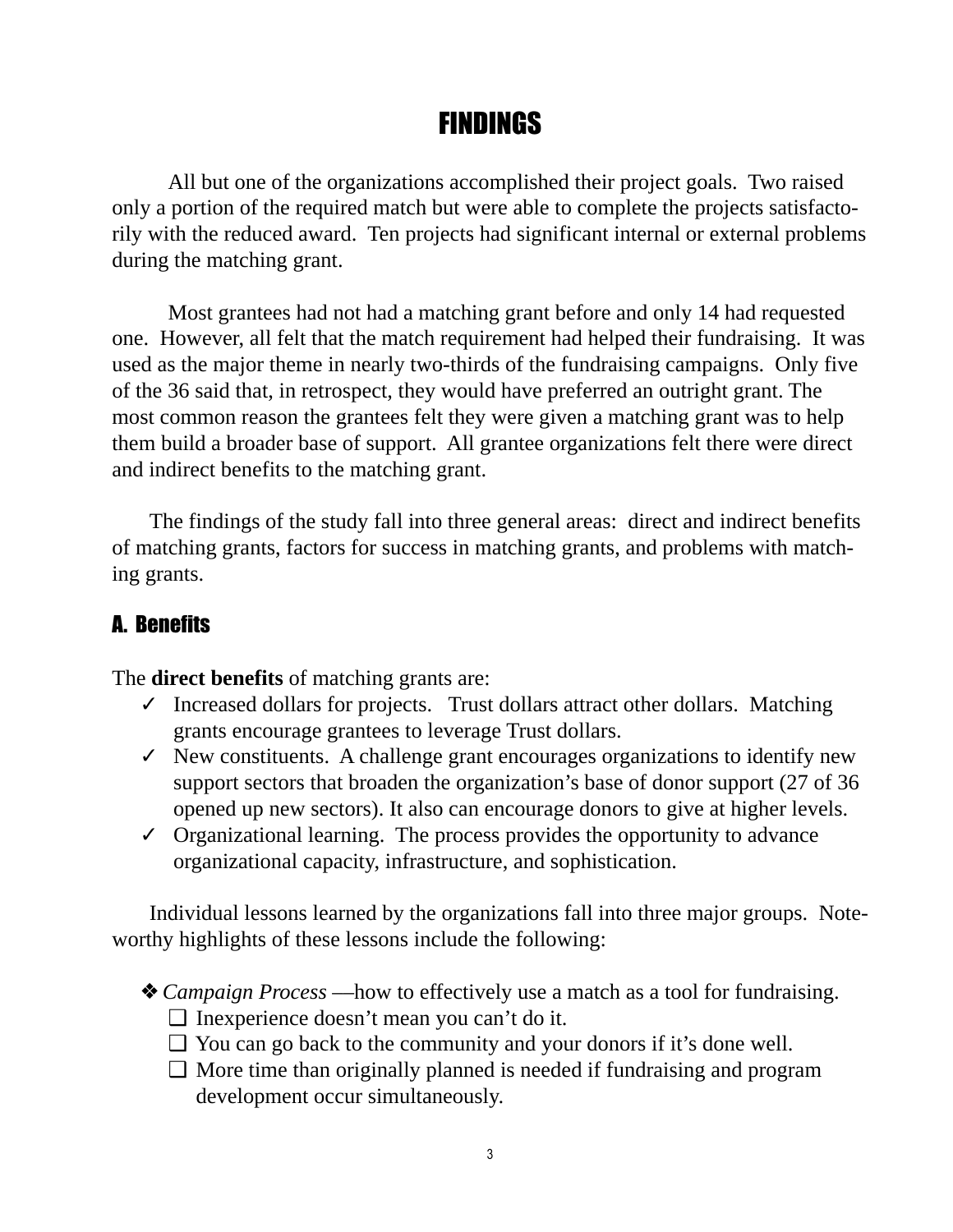❖ *Organizational* – management and technical expertise, such as data management, strategic planning, board development, and leadership development.

- $\Box$  Having to raise matching funds can clear up fuzzy thinking and clarify goals.
- ❑ The process causes the board to mature.
- $\Box$  A successful campaign helps the executive gain the confidence to tackle other challenges.

❖ *"Real world" Context* – lessons about the community and external resources, challenges, and opportunities.

- ❑ Respected donors taking risks with the grant causes others to follow.
- $\Box$  It is very important to estimate actual costs realistically.
- ❑ Seeking matching funds helps you learn about your community.
- ❑ A matching grant prevents over-reliance on a single large donor.

**Indirect benefits** are sometimes almost as powerful as the direct benefits in the eyes of the grantees. The grant can:

- $\checkmark$  Increase visibility and credibility for the organization
- $\checkmark$  Increase self-awareness and clarify the organization's purpose
- $\checkmark$  Improve reflection of community values, thereby improving communication with the community
- $\checkmark$  Gain new partners and/or higher level of collaboration for the organization
- $\checkmark$  Increase community awareness of issues addressed by the organization

The ripple effect of a successful matching campaign also reaches the broader community. Two of the organizations went on to tackle other challenges because of their collaboration with other groups on the matching grant project. One project started a chain of community re-development activities. A successful donor list developed by a grantee was used by other organizations. The new facility built by one organization was used by other local non-profits for their own fundraising.

## B. Factors for Success

A successful matching grant reflects the presence of certain factors in the organization, in its community, and in the foundation's approach to the grant.

The most important factors in the organization are:

- $\Box$  Strong people a leader, a solid board, and competent fundraising staff
- $\Box$  Good project alignment compelling need and good match with the organization
- ❑ Accurate project information––adequate budget and resources identified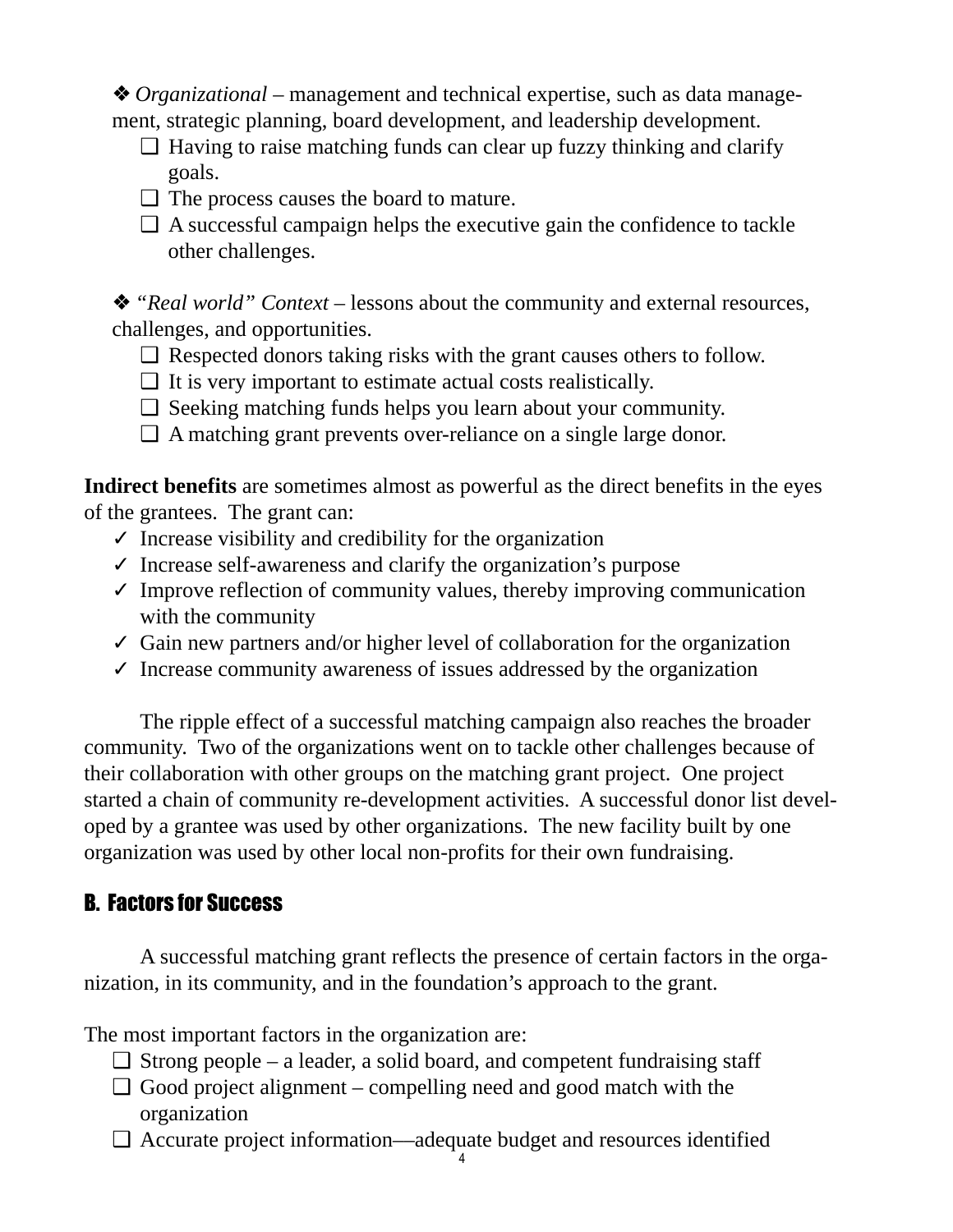- $\Box$  Realistic fundraising plan strategies, organization, budget
- $\Box$  Good access to key constituency lead donors identified, key constituents already familiar with and supportive of project, communication system in place

The most important factors in the community are:

- ❑ Understanding and valuing the organization's services
- ❑ Awareness of need to expand or improve services
- $\Box$  Ability to contribute and not saturated by competing campaigns

The most important factors in the foundation are:

- ❑ Careful analysis of organizational and community readiness
- ❑ Discussion with grantee of match potential
- ❑ Development of appropriate contingencies
- $\Box$  Design of appropriate monitoring and evaluation mechanisms
- $\Box$  Maintaining flexibility and accessibility

## C. Problems

Ten of the grantees had difficulty making their match. Two of the 10 felt they still had problems as a result of the matching grant. In general, the problems with matching grants related both to internal conditions of the organization and to external factors that affected the environment in which they operated. While each organization had its own unique set of problems, common themes can be identified.

From the study, the primary problems appear to be:

- $\angle$  Leadership transition or lack of effectiveness
- $\checkmark$  Fundraising plan not thought out (sources or strategies not identified)
- $\checkmark$  Lead gifts not yet identified
- ✓ Fundraising staff or consultant deficiency or organizational concern about consultant's expertise
- ✓ Obstacles not anticipated or planned (inadequate environmental surveys and feasibility data)
- $\checkmark$  Poor access to constituency

In addition, two major factors for many of the less successful projects – and some of the others – were the unanticipated length of time it took to complete the campaign and the unforeseen consequences of change in costs and availability of expertise. Raising sufficient funds for the project became a moving target for these organizations.

It is interesting to note that there were no serious problems among those grant-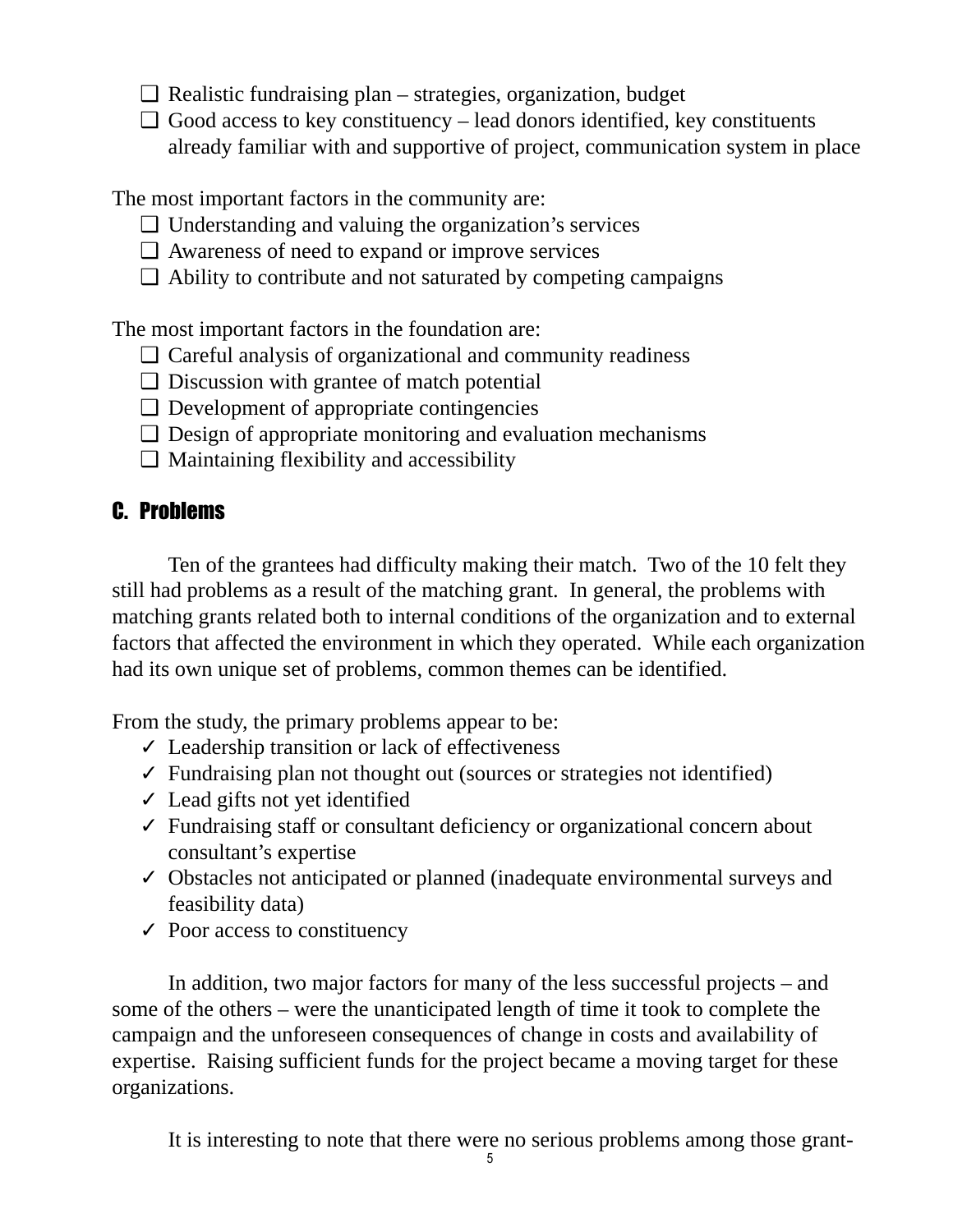ees who had themselves requested a matching grant. On the other hand, when a matching grant was imposed in the last stages of the foundation's decision-making, there was a higher incidence of serious problem (three of four).

## RECOMMENDATIONS

To achieve the best results with matching grants, the Trust should:

- ❑ Analyze the capacity of the organization to manage a matching grant.
- $\Box$  Develop a match mechanism (requirements and contingencies) that fits the organization.
- ❑ Monitor and evaluate the match.
- ❑ Providerecognition.

#### **1. Analyze capacity for matching grant**

Solid research conducted by the foundation staff generally uncovers the information necessary for making a good decision on the viability of a matching grant for an organization. A "match-readiness" analysis can be used to address the specific capabilities of the organization to manage and achieve a matching grant (see attached).

When meeting with the applicant, either prior to initial submission or after initial review, foundation staff could discuss the possibility of a matching situation, ask more specific questions relating to the factors for success, and stress the importance of sound planning and accurate data gathering, both internal and external. This would also be the appropriate time to direct the organization to external resources available to nonprofits that would assist with some of the gaps or weaknesses that could undermine a successful fundraising effort. The accessing––and perhaps funding––of these resources could be built into the grant recommendation. A decision to award a matching grant should depend upon the match-readiness of the organization.

#### **2. Develop the appropriate match mechanism**

When a matching grant is awarded, foundation staff should construct specific contingencies that best fit the situation of the organization. This should include the following types of issues: specifying appropriate ratios of matching funds; deciding whether the payments should be incremental or "all or nothing"; and/or identifying which sources can be counted toward meeting the match. Special contingencies that would add leverage or community benefit can be discussed and included.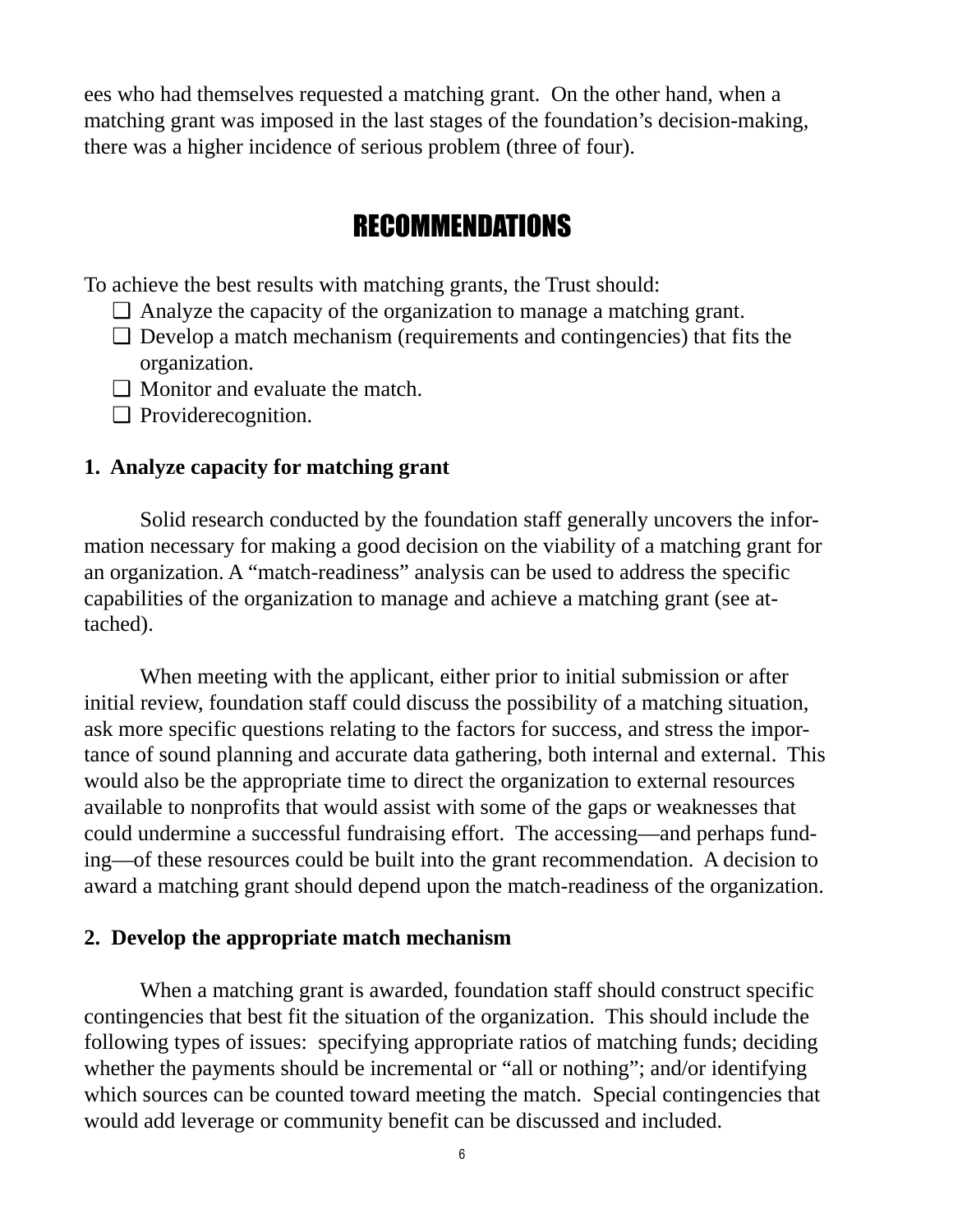The grantee can further define the outcomes of the matching grant by describing measurable goals and objectives they hope to accomplish during the grant. For example, they may have in mind certain numbers, types, and sizes of donations from various constituents. They may have a specific timeline for raising various amounts of money in order to meet their unique needs. These benchmarks of accomplishment can be adjusted as the campaign progresses, but they provide the foundation and organization a way to measure the outcomes of the matching grant itself while gaining a greater understanding of the challenges and benefits of the process. This type of baseline information, or starting points, for each of the outcomes could be useful to both the foundation and organization in any future studies of matching grants.

#### **3. Monitor and evaluate the match**

A positive foundation/organization relationship during the period of the matching grant is much appreciated by the grantees. Those aspects of this relationship that are seen as most beneficial are:

- $\checkmark$  Accessibility of foundation staff
- $\checkmark$  Flexibility of the foundation staff when reshaping match contingencies
- ✓ Solution-orientation of foundation staff when discussing difficulties
- $\checkmark$  Listening ability, patience, and clarity of foundation staff when responding to grantee concerns

#### **4. Provide incentives and recognition**

The achievement of successful matching grant campaigns is a powerful experience for organizations and the individuals involved. The efforts are often exhausting and the achievements very meaningful. Many past recipients feel a loss at the end of the grant period––a loss of intensity and peak activity, a loss of a relationship with the foundation, a loss of motivation––and the let-down affects both the organization and the people. Even though this is not a foundation responsibility, it is an opportunity for the foundation to provide a better sense of closure and recognition which, in turn, acknowledges the energy and effort provided by the individuals involved in the campaign. This recognition could include:

- $\checkmark$  Sending the grantee a congratulatory letter, which can be circulated, published, or quoted by the organization
- ✓ Citing successful campaigns regularly in a foundation newsletter, off-prints of which can be sent to the organization for their own use
- $\checkmark$  Submitting information on successful campaigns to local newspapers
- $\checkmark$  Trustee visit to the organization or community that has achieved exceptional or unique success in their match  $\frac{7}{7}$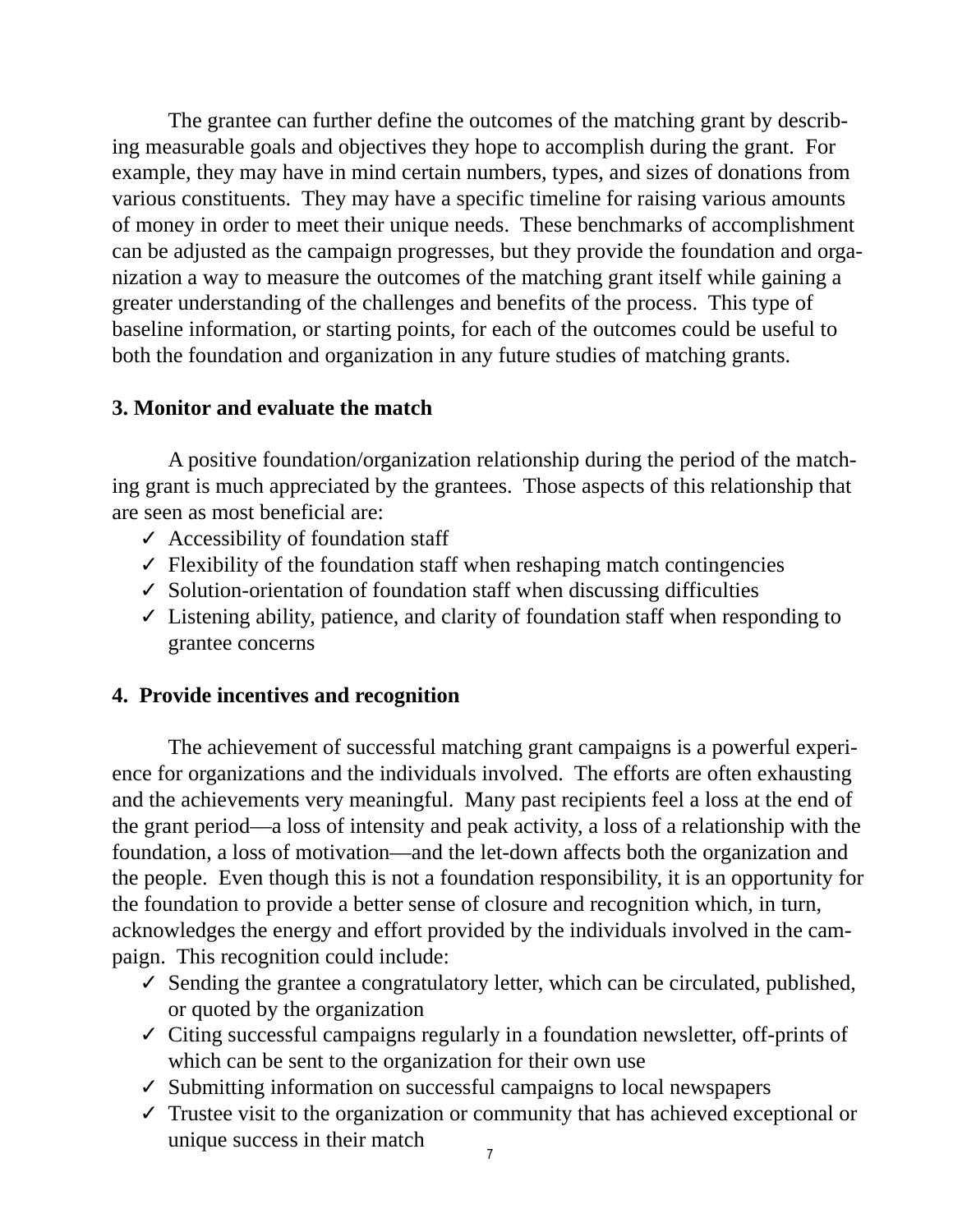## **CONCLUSION**

The matching grant is a valuable mechanism for organizations when they have enough critical factors for success, the right grant design that fits the organization, and adequate support for the campaign process. It provides both direct benefits – dollars, new constituents, and organizational learnings – and indirect benefits which help not only the organization but also the community. When constructed and managed well, problems are minimized and the matching grant positions the organization for the future – with more effective infrastructure, greater understanding and knowledge, and a broader, more committed support base.